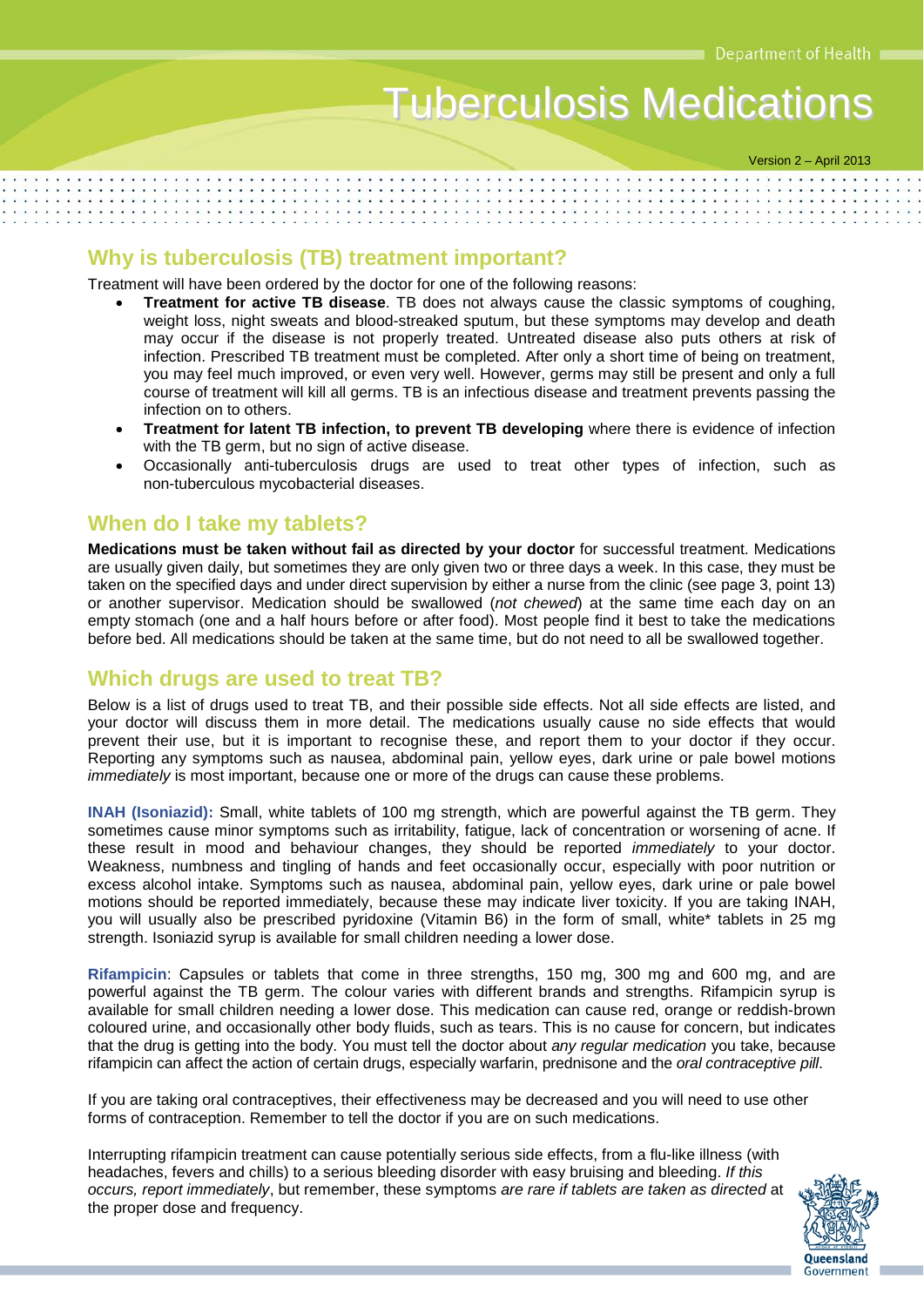**Ethambutol**: Tablets come in two strengths, 400 mg which is a large, grey \* tablet, and 100 mg which is a small, yellow\* tablet. It is important to report any change in your eyesight (such as blurred vision or change in colour vision) when taking this tablet. If you have any kidney disease or if you suffer from gout, report this to your doctor before you start this medication.

**Pyrazinamide**: These are large, white 500 mg tablets that act strongly against the TB germ in the first stages of treatment. Reporting to your doctor any side effects such as skin rash, fever, vomiting, yellowing of skin or eyes, darkened urine, joint pain or unusual bleeding or bruising is important. If you have gout, please tell your doctor.

**Streptomycin**: This is given as an injection and used only occasionally. Report to your doctor any symptoms of dizziness, loss of balance, nausea, ringing ears or hearing loss.

**Prothionamide**: Small, orange\* 250 mg tablets, with a smooth surface. Prothionamide is used only occasionally. Side effects of nausea, vomiting and diarrhoea can occur and should be reported.

**Cycloserine**: 250 mg grey or red\* capsules that are rarely used. Important side effects are mood and behaviour changes, and disturbances of concentration and memory.

*\*Colours of tablets may differ if changed by the manufacturers.*

## **Which symptoms should I report to my doctor?**

Although many side effects are listed above, most people tolerate treatment without side effects.

If you experience any of the following symptoms:

- skin rashes (this could be due to an allergy to the tablets and must be reported immediately)
- other signs of allergy (these include swelling of lips, tongue or eyelids; wheezing; unexplained fever; and mouth ulcers, and must be reported immediately)
- nausea, vomiting, diarrhoea or abdominal pain
- tingling of hands or feet
- visual disturbances
- any other unusual symptoms such as exceptional tiredness, faintness or dizziness

Then it's important to contact:

- a Tuberculosis Control Unit (see location and contact details below)
- your own doctor
- or the nearest hospital immediately.

## **Further information**

| <b>Location</b>                                                                     | <b>Telephone</b> | <b>Location</b>                                                  | <b>Telephone</b> |
|-------------------------------------------------------------------------------------|------------------|------------------------------------------------------------------|------------------|
| <b>Metro South Clinical TB Service</b><br>Princess Alexandra Hospital<br>(Brisbane) | 3176 4166        | Cairns TB Control Unit<br><b>Cairns Base Hospital</b>            | 4226 6240        |
| Rockhampton TB Control Unit<br>Rockhampton Base Hospital                            | 4920 6211        | Townsville TB Control Unit<br><b>Townsville General Hospital</b> | 4433 2860        |
| Toowoomba TB Control Unit<br>Toowoomba Hospital                                     | 4616 6446        | Mackay TB Control Unit<br>Mackay Base Hospital                   | 4885 5949        |
| Torres and Cape TB Control Unit<br>Thursday Island                                  | 4030 6046        |                                                                  |                  |